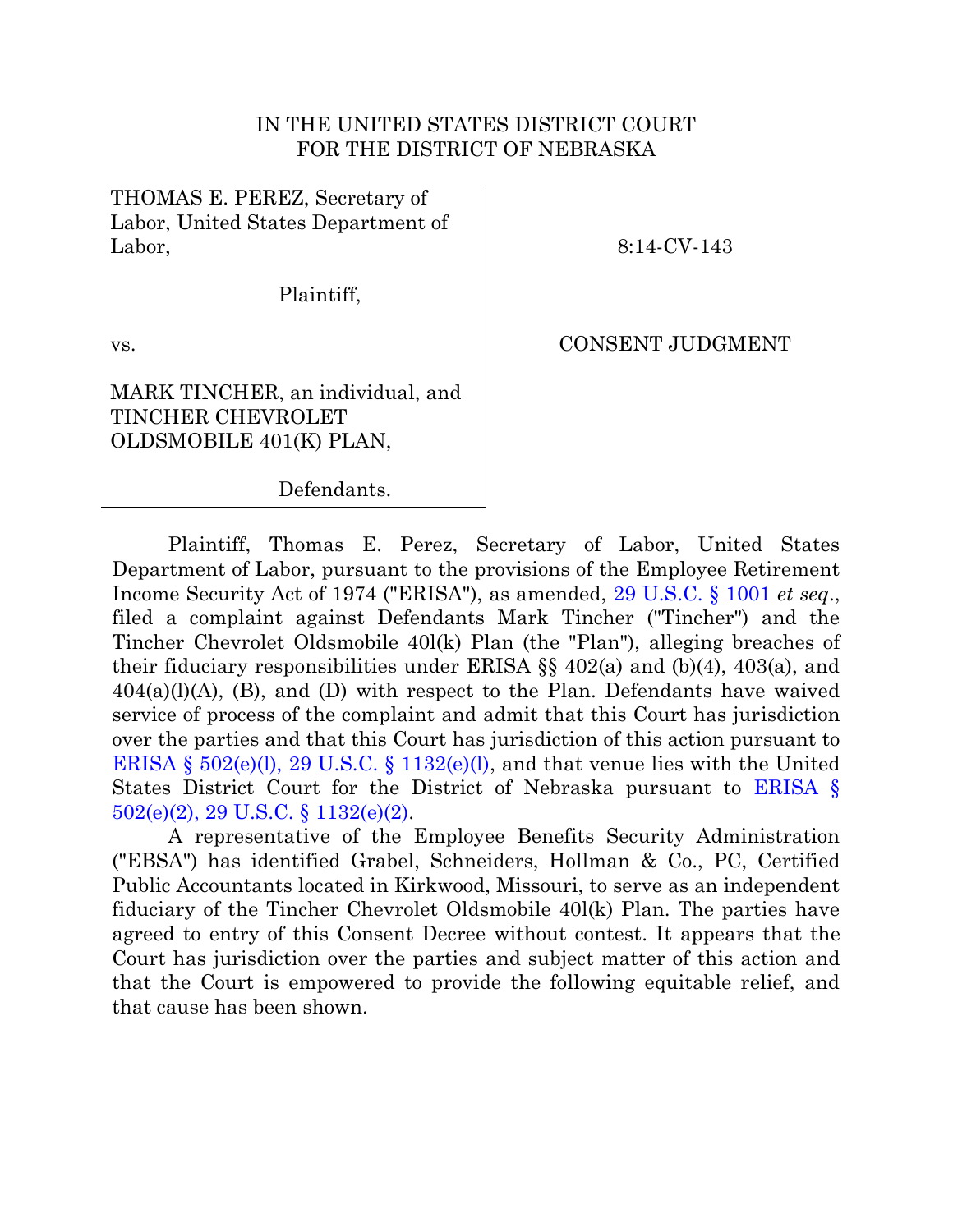## IT IS ORDERED:

- 1. Defendant Tincher is removed as fiduciary to the Plan.
- 2. Grabel, Schneiders, Hollman & Co., PC, Certified Public Accountants located in Kirkwood, Missouri, is hereby appointed as the Independent Fiduciary of the Plan, with plenary authority to verify and secure the Plan assets held by Principal Financial Group, to determine and verify participant records, to contact participants regarding distribution options, and to make final distributions of the Plan's assets to participants and beneficiaries, according to the terms of the Plan.
- 3. The independent fiduciary shall exercise reasonable care and diligence to identify and locate each participant and beneficiary of the Plan who is eligible to receive a payment under the terms of this Consent Judgment and to disburse to each such eligible participant or beneficiary the payment to which he or she is entitled.
- 4. The independent fiduciary shall have full access to all data, information, and calculations in the Plan's possession or under its control, including that information contained in the records of the Plan's custodial trustees and other service providers, bearing on the distribution of benefit payments, participant account balances and current plan assets.
- 5. The independent fiduciary shall obtain bonding in an amount that meets the requirements of ERISA § 412, [29](http://westlaw.com/find/default.wl?ft=L&docname=29USCAS1112&rs=btil2.0&rp=%2ffind%2fdefault.wl&fn=_top&findtype=L&vr=2.0&db=1000546&wbtoolsId=29USCAS1112&HistoryType=F)  [U.S.C. § 1112.](http://westlaw.com/find/default.wl?ft=L&docname=29USCAS1112&rs=btil2.0&rp=%2ffind%2fdefault.wl&fn=_top&findtype=L&vr=2.0&db=1000546&wbtoolsId=29USCAS1112&HistoryType=F) The costs incurred by the independent fiduciary in obtaining such bonding shall by paid by the Plan.
- 6. Within 30 days of the distribution of all of the Plan's assets, the independent fiduciary shall provide the EBSA Regional Director with a report identifying the distributions made by the Plan since the independent fiduciary's appointment.
- 7. Grabel, Schneiders, Hollman & Co., PC is further granted the authority and duty to terminate the Plan.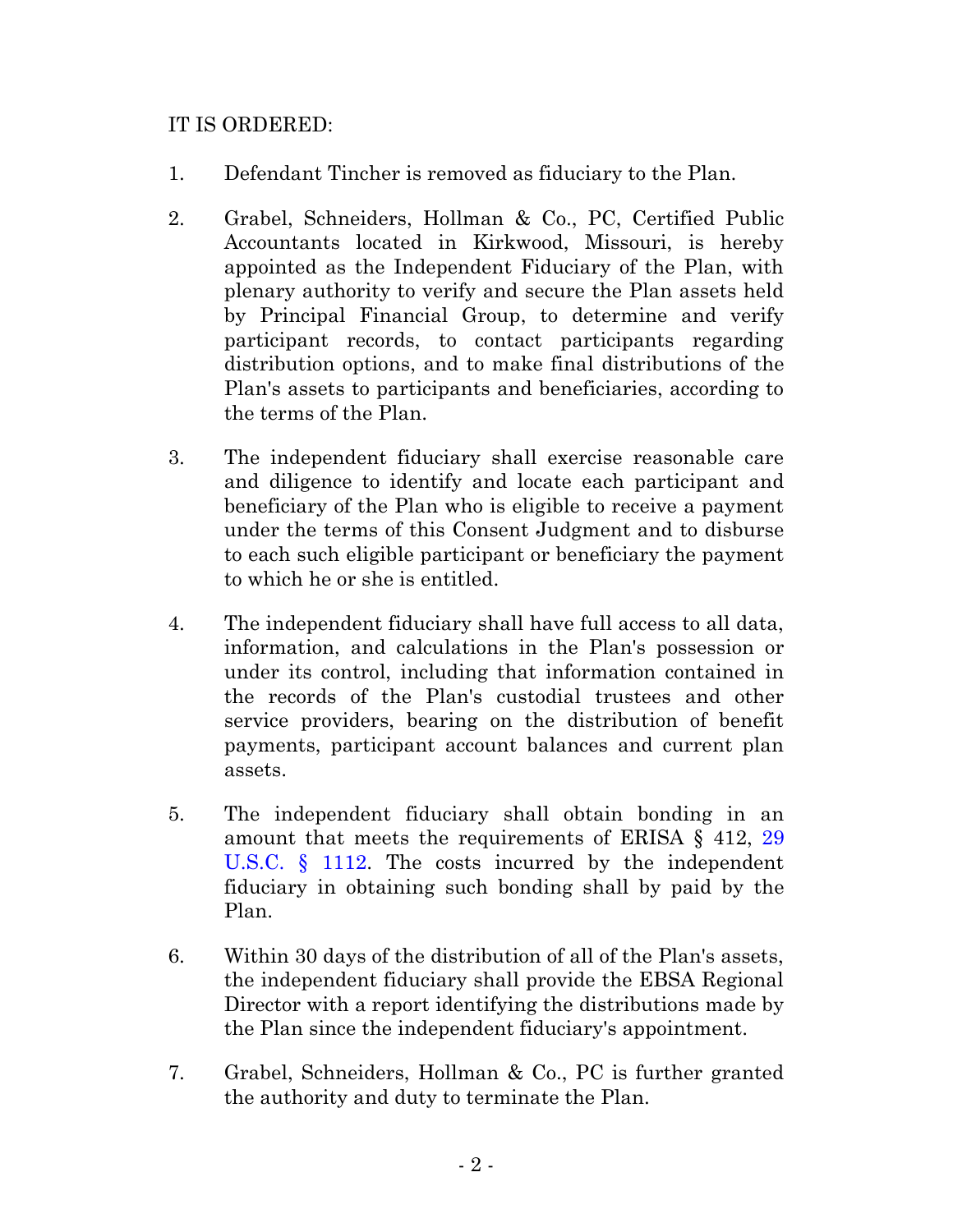- 8. The Plan shall pay Grabel, Schneiders, Hollman & Co., PC a fee of \$1,500.00 to effectuate distribution of the Plan's assets and for the administration and termination of the Plan.
- 9. Nothing in this Consent Judgment is binding on any governmental agency other than the United States Department of Labor, Employee Benefits Security Administration.
- 10. Each party shall bear his or its own attorney's fees, costs and other expenses incurred by such party to date in connection with any stage of the above-referenced proceeding including, but not limited to, attorney's fees, costs and other expenses which may be available under the Equal Access to Justice Act, as amended.
- 11. The parties to this Consent Judgment expressly waive any and all claims of any nature which each may have against the other, or any of their officers, agents, attorneys, employees or representatives, arising out of or in connection with the Plan, or based on the Equal Access to Justice Act, as amended.
- 12. This Court shall retain jurisdiction over this action and the parties hereto as may be necessary to enforce the provisions of the Consent Judgment.
- 13. The Court directs the entry of this Consent Judgment as a final order.
- 14. By signing their names to this Consent Judgment, the parties hereto represent that they are informed and understand the effect and purpose of this Consent Judgment.
- 15. This Consent Judgment may be executed in counterparts, each of which shall be deemed to be an original, but all of which, taken together, shall constitute one and the same instrument.